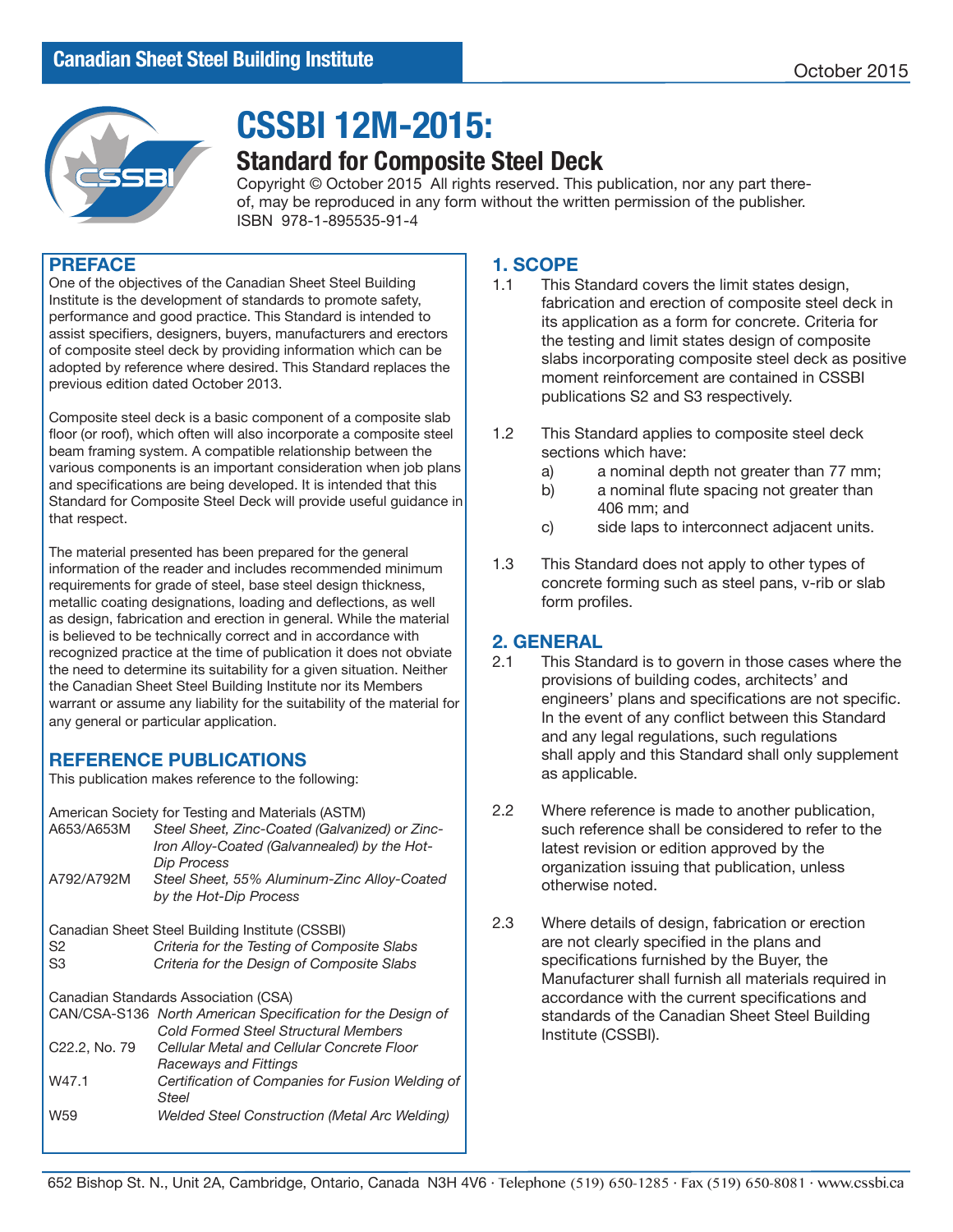- 2.4 Supplementary rules or requirements may be necessary for unusual loads, special types of construction or extraordinary conditions such as:
	- a) repeated impact load;<br>b) moving concentrated l
	- b) moving concentrated load;<br>c) diaphragm action;
	- c) diaphragm action;<br>d) composite action
	- d) composite action with supporting beams;<br>e) two-way flexural action;
	- two-way flexural action;
	- f) exposure to corrosive environmental conditions; or
	- g) conditions that could adversely affect design, fabrication or erection.

# **3.1 Buyer means**

- **Buyer** means the person, firm or company contracting with the Manufacturer or Erector for the supply and installation of composite steel deck.
- 3.2 **Cellular Composite Steel Deck** means a composite steel deck comprised of an embossed fluted element interconnected with a flat steel sheet on its underside. **Non-Cellular Composite Steel Deck** means a composite steel deck comprised of a single embossed fluted element.
- 3.3 **Composite Slab** means a structural concrete slab that employs a composite steel deck as positive moment reinforcement.
- 3.4 **Composite Steel Deck** means a steel deck, either cellular or non-cellular, which acts initially as a form and subsequently as positive moment reinforcement for structural concrete. The cured concrete interlocks with the deck to achieve composite action.
- 3.5 **Embossments** mean regularly spaced embossments, indentations or lugs on the various surfaces of a composite steel deck for the purpose of achieving composite action by interlocking with the cured structural concrete.
- 3.6 **Erector** means an erector of composite steel deck.
- 3.7 **Manufacturer** means a manufacturer of composite steel deck.
- 3.8 **Span** of composite steel deck means the lesser of:
	- a) the centre to centre distance of structural supports; or
	- b) the clear distance between edges of structural supports plus the depth of the composite steel deck.
- 3.9 **Design Thickness** of sheet steel used for composite steel deck means the base steel thickness, exclusive

of any coatings used to establish section properties of the deck. The **Minimum Thickness** shall not be less than 95% of the Design Thickness as permitted by CAN/CSA-S136.

# **4. SHEET STEEL REQUIREMENTS**

## **Material**

Sheet steel used for composite steel deck shall conform to one of the following material specifications:

- (a) ASTM A653/A653M *Steel Sheet, Zinc-Coated (Galvanized) or Zinc-Iron Alloy- Coated (Galvannealed) by the Hot-Dip Process*; or
- (b) ASTM A792/A792M *Steel Sheet, 55% Aluminum-Zinc Alloy-Coated by the Hot-Dip Process*.

## 4.2 **Design Thickness Limitations**

The design thickness of sheet steel used for composite steel deck shall not be less than:

- a) 0.76 mm for a non-cellular section; or
- b) 0.91 mm for a cellular section when chosen for the provision of electrical services.

The design steel sheet thickness shall be increased where a greater thickness is required by Canadian Standards Association or Underwriters Laboratories of Canada standards for the application involved.

## 4.3 **Minimum Base Steel Thickness**

The minimum base steel thickness (excluding any coating) of sheet used for composite steel deck shall not be less than 95% of the specified design thickness as permitted by CAN/CSA-S136.

## 4.4 **Metallic Coatings**

Unless conditions require the use of a heavier metallic coating, the minimum zinc coating designation shall be ZF75 (zinc-iron alloy coating) or Z275 (zinc coating) for ASTM A653/A653M material, and AZM150 (55% aluminum-zinc alloy coating) for ASTM A792/A792M material.

# **5. FABRICATION**

## 5.1 **General**

Composite steel deck shall be fabricated in accordance with the applicable requirements of CAN/CSA-S136. Electrical raceway units shall also conform to CSA Standard C22.2 No. 79 *Cellular Metal and Cellular Concrete Floor Raceways and Fittings*.

# 5.2 **Tolerances**

Upon completion of fabrication, the depth of composite steel deck shall not be more than 1 mm under the design depth.

**2**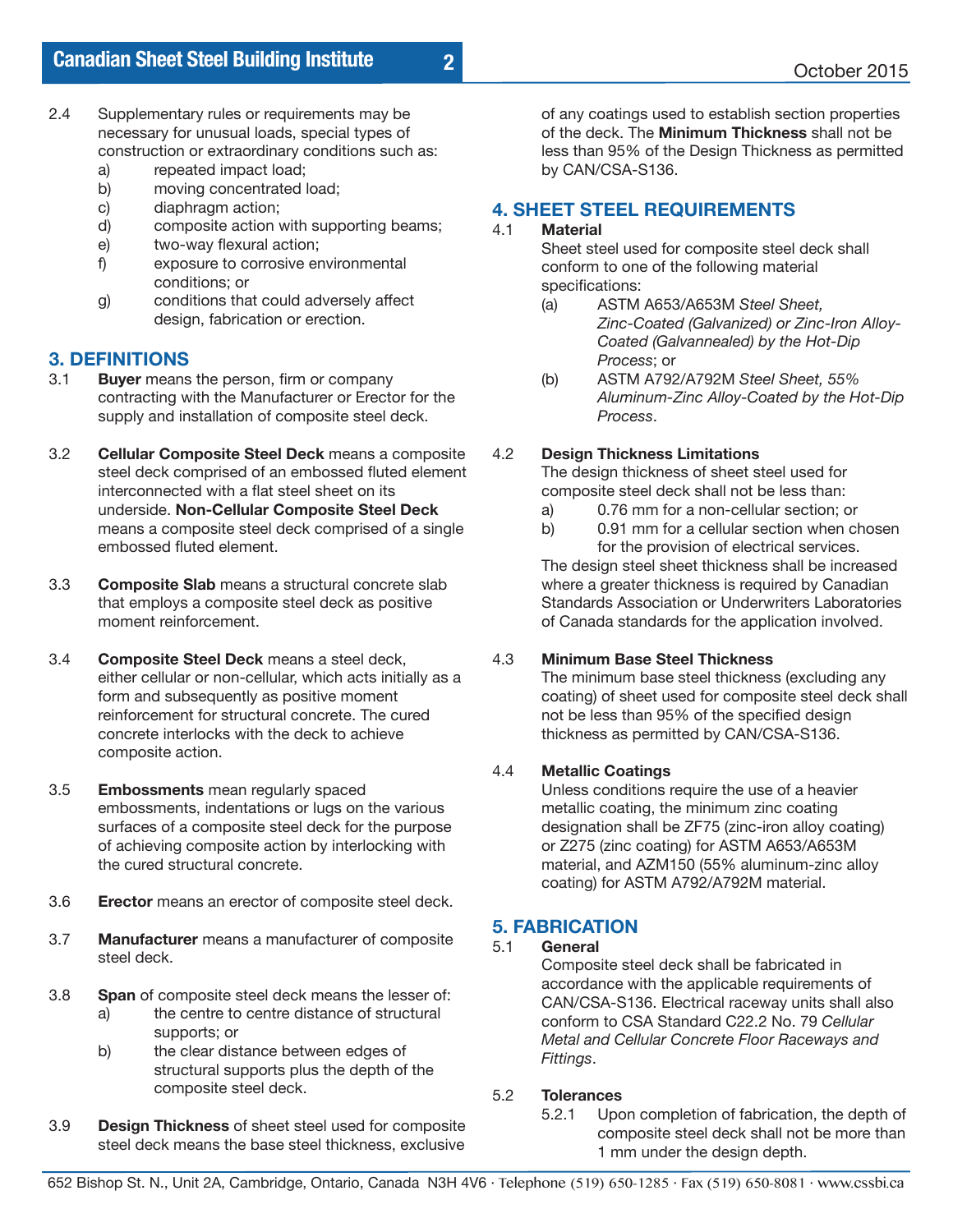- 5.2.2 Upon completion of fabrication, the actual cover width of composite steel deck shall not exceed the design cover width by more than 10 mm per metre or width.<br>5.2.3 The location of an embossment
- The location of an embossment shall be within 6 mm of the location assumed for design and the number of embossments per metre shall not be less than the number assumed for design. The depth of an embossment shall be at least 90 percent of the depth used in the test program conducted to establish composite slab parameters.

# **6. SAFETY DURING ERECTION**<br>6.1 Minimum safety requirements for

- Minimum safety requirements for composite steel deck erection are outlined in 6.2 to 6.8 inclusive. In the event of any conflict between these requirements and any legal regulations, such regulations shall apply and these requirements shall only supplement as applicable.
- 6.2 All composite steel deck being hoisted to the working level shall be adequately banded and carefully slung employing steel wire rope and a choker type sling or multi-lift beams.
- 6.3 All bundles shall be tag-lined during the ascent of the hoisting operation. Bundles shall be placed so as to avoid overloading the supporting structure.
- 6.4 All composite steel deck sheets, after being laid and aligned, shall be properly secured in place prior to leaving the jobsite at the end of each working day.
- 6.5 All loose bundles of composite steel deck shall be secured at the completion of each working day.
- 6.6 All composite steel deck cuttings, strapping, packaging material and other debris pertaining to composite steel deck shall be removed from the floor area each working day and disposed of in a suitable manner.
- 6.7 Perimeter safety lines, safety lines at discontinued or incomplete construction and barricading of openings shall be the responsibility of the General Contractor.
- 6.8 Composite steel deck is designed primarily to support uniformly distributed load. Care shall be taken to avoid excessive concentration of loads during concrete placement and temporary storage of materials for sub-trades.

## **7. GUIDE SPECIFICATION FOR COMPOSITE STEEL DECK**

#### 7.1 **General**

**3**

The General Conditions shall be and are hereby made a part of this division.

#### 7.2 **Work Included in this Division**

- 7.2.1 Furnish all labour, materials and equipment necessary to fabricate and, where shown or called for by the tender documents, hoist into position and erect the composite steel deck.
- 7.2.2 Supply and install accessories where shown or called for by the tender documents (e.g. cell closures, flashings).
- 7.2.3 Field weld steel shear connectors through the low flute of composite steel deck, where shown or called for by the tender documents. Stud welding shall be done in accordance with the requirements of CSA Standard W59 *Welded Steel Construction (Metal Arc Welding)*.

#### *NOTE: The top surface of the flange or chord of the supporting structural member to which shear connectors are to be welded shall be free of paint, dirt, heavy rust, loose mill scale, sand or other materials which could interfere with the welding operation.*

#### 7.3 **Work Not Included in this Division**

- 7.3.1 All collateral materials (e.g. formwork, screed flash, concrete, welded wire mesh, reinforcing steel, fire-proofing).
	- 7.3.2 Forming openings in the composite slab and cutting the composite steel deck after concreting.
	- 7.3.3 Reinforcing or structural framing around holes or openings.
- 7.3.4 Field painting including touch-up to the underside of top chords or flanges of supporting steel members where
- discolouration due to welding has occurred.<br>7.3.5 Cutting and drilling of holes for the Cutting and drilling of holes for the attachment of suspended ceiling hangers, or for the attachment of any work of other trades.<br>7.3.6 Bearing
- Bearing plates, shelf angles, diagonal supports and other structural steel required to support the composite steel deck.
- 7.3.7 Supply and installation of tape or metal covers for abutting ends.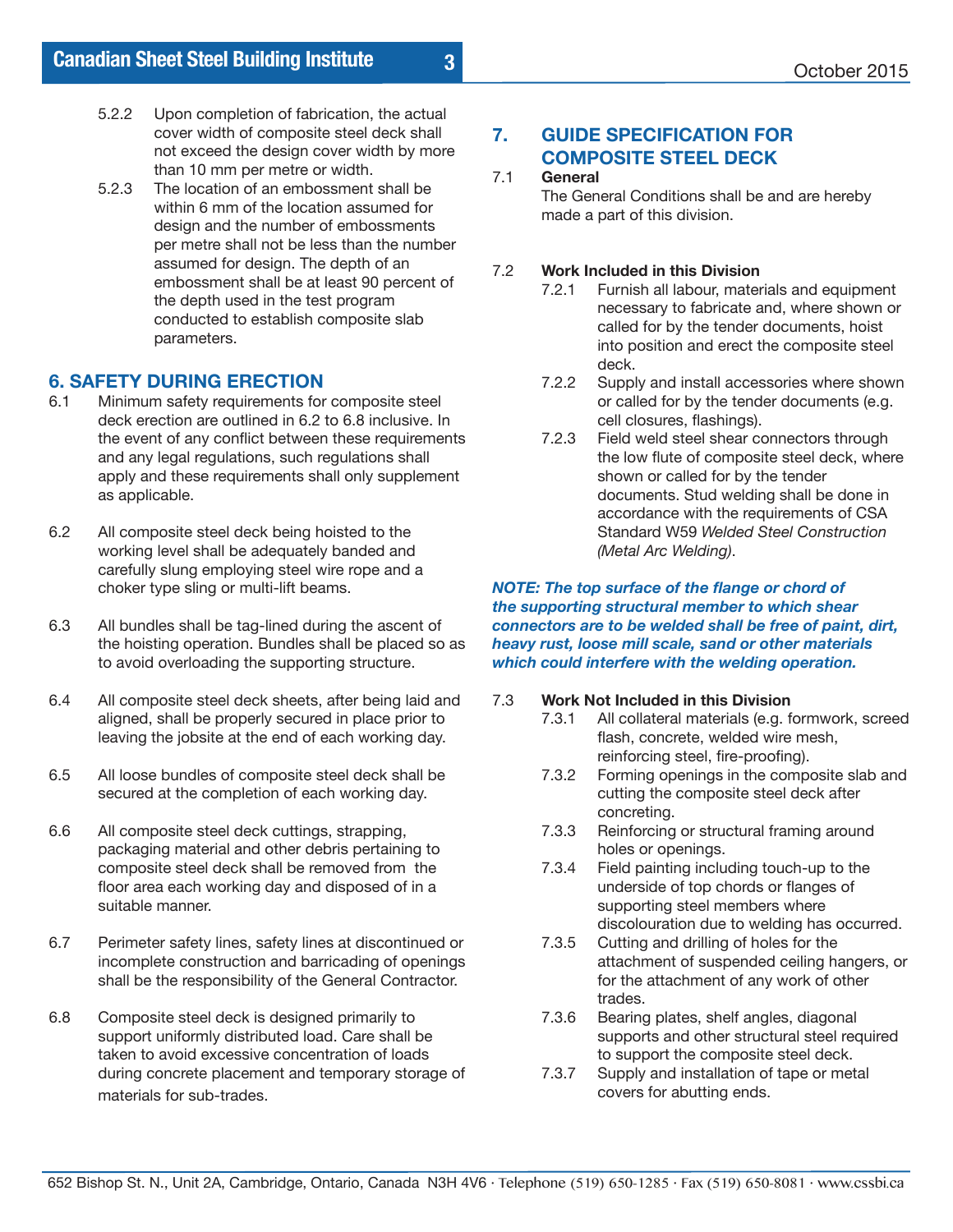### 7.4 **Material**

- 7.4.1 Composite steel deck shall be formed of metallic coated sheet steel conforming to one of the following specifications:
- (a) ASTM A653/A653M *Steel Sheet, Zinc-Coated (Galvanized) or Zinc-Iron Alloy- Coated (Galvannealed) by the Hot-Dip Process*, minimum Grade 230 with a minimum metallic coating designation of ZF75 (zinc-iron alloy coating) or Z275 (zinc coating); or,
- (b) ASTM A792/A792M Steel Sheet, 5*5% Aluminum-Zinc Alloy-Coated by the Hot- Dip Process*, minimum Grade 230 with a minimum metallic coating designation of AZM150.

The base steel design thickness shall be 0.76 mm or greater for non-cellular sections, and 0.91/0.91 mm or greater for cellular sections intended for the provision of electrical services.

#### *Note: The base steel design thickness and/or metallic coating shall be increased where necessary in order to satisfy structural, electrical, specified fire resistance rating, or other requirements as called for by the tender documents.*

7.4.2 Cell closures and flashings shall be supplied of similar material and metallic coating designation to that specified for the composite steel deck. The base steel design thickness shall not be less than 0.76 mm.

### 7.5 **Drawings and Specifications**

- 7.5.1 The Buyer shall provide complete architectural and structural plans, specifications, and approved structural steel support spacings correctly dimensioned. The building structural design documents shall include the type and spacing of the fasteners connecting the steel deck to the supporting structure.<br>7.5.2 The composite steel deck Erector
- The composite steel deck Erector shall submit copies of erection drawings for review. The Buyer shall return one copy with his approval, or with such corrections as he may deem necessary.<br>7.5.3 Erection drawings sha
- Erection drawings shall show clearly the location of various sheet lengths, sheet quantities, sheet thicknesses, and metallic coating designations.
- 7.5.4 When changes are made by the Buyer, the cost of such changes shall be the basis for re-negotiating the contract.

# 7.6 **Design (General)**

In the absence of laws, regulations, ordinances and specifications to the contrary, structural design of composite steel deck as a form shall be in accordance with 7.6.2 to 7.7 inclusive. The structural design of composite slabs shall be in accordance with good engineering practice based on performance tests conducted by or on behalf of the Manufacturer.

#### *NOTE: CSSBI publication S3 provides criteria for limit states design of composite slabs. CSSBI publication S2 provides criteria for testing composite slabs.*

- 7.6.2 The non-composite structural properties of composite steel deck shall be calculated in accordance with CAN/CSA-S136.
- 7.6.3 Wherever structural framing permits, and subject to reasonable limitations for handling, composite steel deck shall be fabricated to span continuously, as a form, over at least four structural supports (three spans).
- 7.6.4 Electrical raceway units shall conform to CSA Standard C22.2 No. 79 *Cellular Metal and Cellular Concrete Floor Raceways and Fittings.*<br>7.6.5 Resistar
- Resistance welds used to interconnect top and bottom elements of cellular sections shall be designed in accordance with CAN/ CSA-S136, and shall have a maximum spacing of 225 mm parallel to the direction of flutes. Resistance welding procedures and equipment shall be satisfactory to the Canadian Welding Bureau.

### 7.7 **Design of Deck as a Form**

- 7.7.1 **Strength:** Composite steel deck shall resist the effects of the dead loads due to wet concrete and steel deck, combined with the following minimum construction live loads applied separately:
	- (a) 1 kPa uniform load; or
	- (b) 2 kN/m transverse line load at the centre of the span (may be assumed to have a width of 300 mm).

Figure 1 illustrates the loading diagrams that produce maximum bending moments and support reactions for one, two and three equal spans. In addition to bending moment, the web crippling capacity of the deck needs to be checked.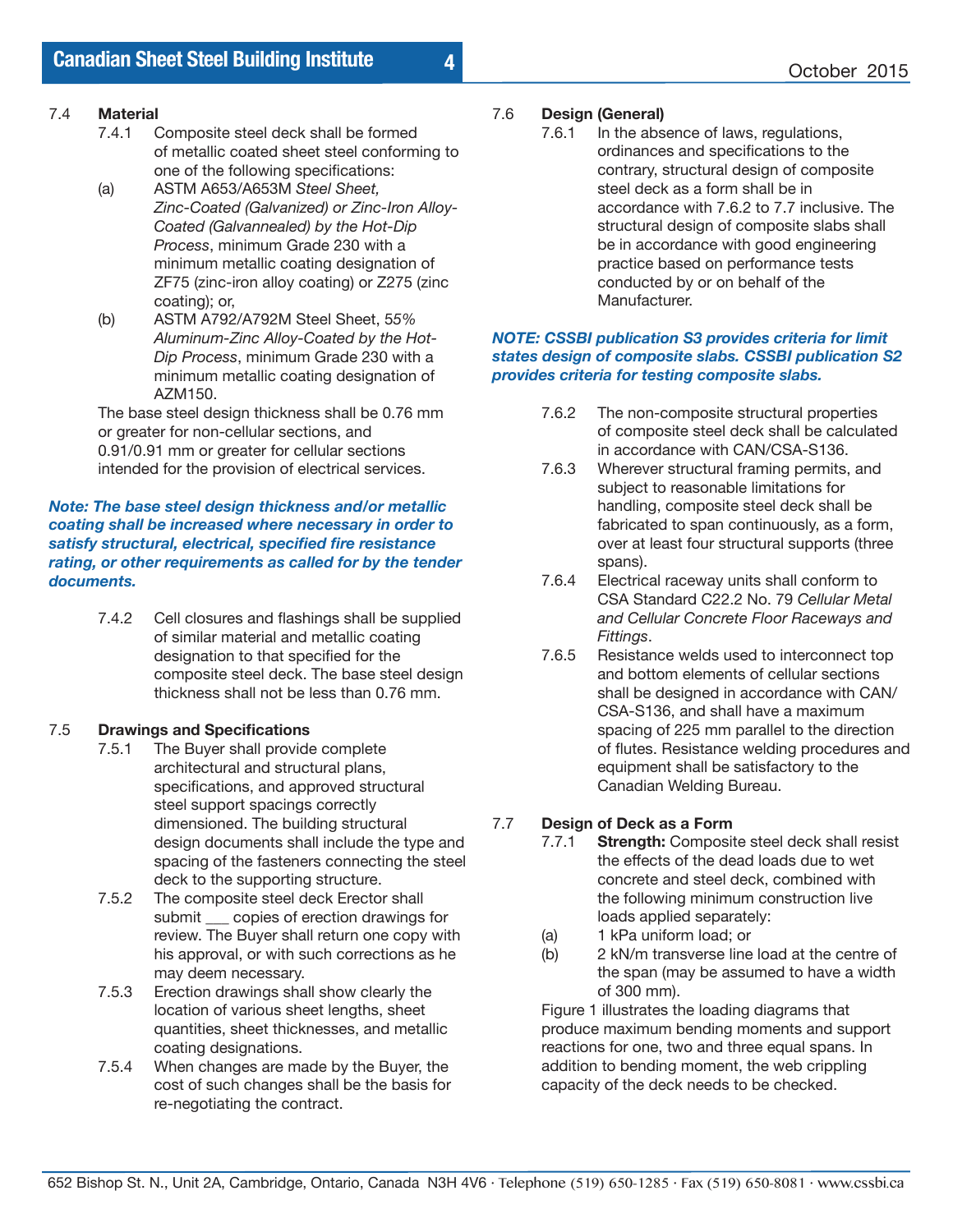*NOTE: The uniform construction live load of 1 kPa is considered adequate for typical construction applications that consist of concrete transport and placement by hose and finishing using hand tools. The designer typically has little or no control over meansand-methods of construction, and it should be brought to the attention of the contractor that bulk dumping of concrete using buckets, chutes, or handcarts, or the use of heavier motorized finishing equipment such as power screeds, may require design of the deck as a form using a uniform construction live load of 2.4 kPa or greater.*

> 7.7.2 **Deflections:** Calculated deflections shall be based on the uniform dead load due to wet concrete and steel deck. The maximum midspan deflection shall be limited to L/180 or 20 mm whichever is smaller. Deflections shall be calculated as follows:

For a single span:

$$
\Delta = \frac{5 \text{ W1 L}^4}{384 \text{ E1}}
$$

For two equal spans:

 $\Delta$  = 0.42 times single span value For three or more equal spans:  $\Delta$  = 0.53 times single span value

Where,

- $\Delta$  = calculated service load deflection, mm
- $W1 =$  uniform dead load due to wet concrete and steel deck, kPa
- $L =$  span, mm
- $E =$  modulus of elasticity of steel, (203 000 MPa)
- $I =$  moment of inertia of the composite steel deck at midspan, when supporting the service load, W1, with top flange of the deck in compression, mm<sup>4</sup>/m of width
	- $Y_p =$  ponding factor = 1.10

*NOTE: Calculated deflection is relative to supporting members. For unequal spans, or where additional loads resulting from the deflection of supporting structural members are required to be taken into account, an analysis is necessary. The designer is urged to check the deflection of the total system. Typical load tables are based on uniform slab thickness. If the designer wants to include additional concrete loading on the deck because of frame deflection, the additional load should be shown on the design drawings or stated in the deck section of the contract documents.*

#### 7.8 **Erection of Composite Steel Deck**

**5**

- 7.8.1 All erection work, including field welding or mechanical fasteners, shall be the responsibility of the Erector and such erection work shall be carried out by trained erection crews, all in accordance with the Manufacturer's and these specifications. Erectors shall be qualified in accordance with CSA Standard W47.1 *Certification of Companies for Fusion Welding of Steel.* Welders shall be qualified for deck welding by the Canadian Welding Bureau.
- 7.8.2 Composite steel deck units shall be placed and adjusted to final position on the supporting structure before being permanently fastened thereto. If structural supports are not in proper alignment, the problem shall be reported to the General Contractor in order that the necessary corrections can be made before proceeding with the work.
- 7.8.3 Establishment of the datum line for positioning electrified cellular composite steel deck units shall be the responsibility of the General Contractor.<br>7.8.4 Composite steel deck s
- Composite steel deck shall be adequately connected to structural supports as specified in the building structural design documents. The maximum spacing of fastenings shall be 406 mm along bearing supports. Where arc spot welds are used they shall have a 20 mm nominal top diameter.
- 7.8.5 Side laps of adjacent units shall be fastened at intervals not exceeding 600 mm on centre. Closer spacing may be required for diaphragm action, as determined by the building structural designer. For thicknesses 0.91 mm and greater, side laps may be welded using 25 mm long seam welds.

#### *Note: Side lap weld connections on material thinner than 0.91 mm are permitted by CSA-S136, but not recommended due to the difficulty in making quality welds in thin material.*

- 7.8.6 The Erector shall install all flashings or closures at openings and columns shown or called for by the tender documents.<br>7.8.7 All cellular composite steel deck unit
- All cellular composite steel deck units intended for electrical raceways shall be properly leveled. Abutting ends shall be in alignment within 3 mm both vertically and horizontally.

652 Bishop St. N., Unit 2A, Cambridge, Ontario, Canada N3H 4V6 · Telephone (519) 650-1285 · Fax (519) 650-8081 · www.cssbi.ca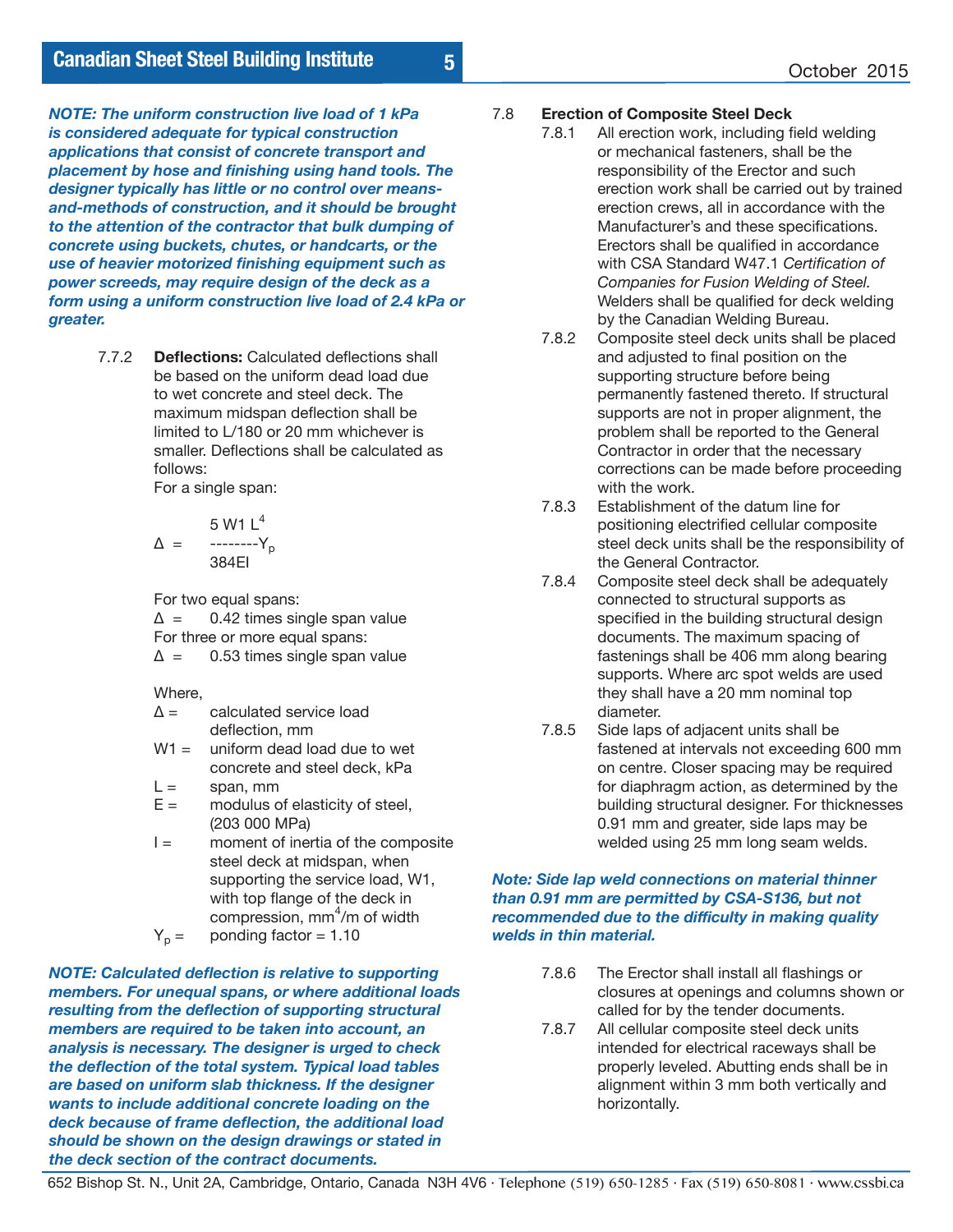### 7.8.8 Bottom elements of cellular composite steel deck units shall not be separated from each other at abutting ends by more than 12 mm.<br>7.8.9 No hole

- No holes shall be made in the walls of cells used as raceways other than those necessary for proper installation of the cellular composite steel deck. Such holes shall be adequately covered to prevent entry of concrete.
- 7.8.10 Any internal projection in a cell, due to welding or other operations, that could damage conductor insulation shall be removed or rendered harmless.

# 7.9 **Limitations**

Any damage or alterations by others to the composite steel deck, including that due to construction loads applied at any time, shall not be the responsibility of the Erector or Manufacturer.

#### 7.10 **Access**

7.10.1 Access for unloading bundles of deck onto the structure shall be provided by the General Contractor.

#### 7.11 **Storage of Materials on Site**

- 7.11.1 Composite steel deck shall normally be delivered to the jobsite as required for erection, but if site storage becomes necessary, the following requirements shall be observed:
- (1) tilt bundles for drainage;
- (2) block bundles off the ground for effective drainage and ventilation;
- (3) block long bundles to prevent sagging; and
- (4) store away from chemically corrosive substances (e.g. *salt, cement, fertilizer*), away from materials that could contaminate the surface (e.g. *diesel, oil, paint, grease*) and away from site traffic.

If the bundles are to be covered, avoid impermeable material such as plastic and ensure that adequate ventilation is provided to prevent condensation.

- 7.11.2 Moisture can cause wet staining of deck material and usually occurs in one of three ways:
- (1) condensations from high humidity and/or temperature cycling;
- (2) wet shipping conditions; or
- (3) wind-driven rain penetration (outdoor storage).

The usual progression is from visible water staining to unsightly white staining (dark grey to dull black on 55% aluminum-zinc alloy coated sheet) to

red rust. On material where wet staining has occurred, it should be noted that a nominal amount of staining is not detrimental to the functioning of the product and is considered acceptable. Primer that may be required to cover wet staining discolouration is not the responsibility of the deck supplier.

- 7.11.3 Areas for storage shall be provided by the General Contractor as close to the building as is practicable.
- 7.11.4 Protection against damage shall be provided by the General Contractor.

### 7.12 **Cleanup**

**6**

7.12.1 Remove all debris of this trade and leave work ready for other trades.